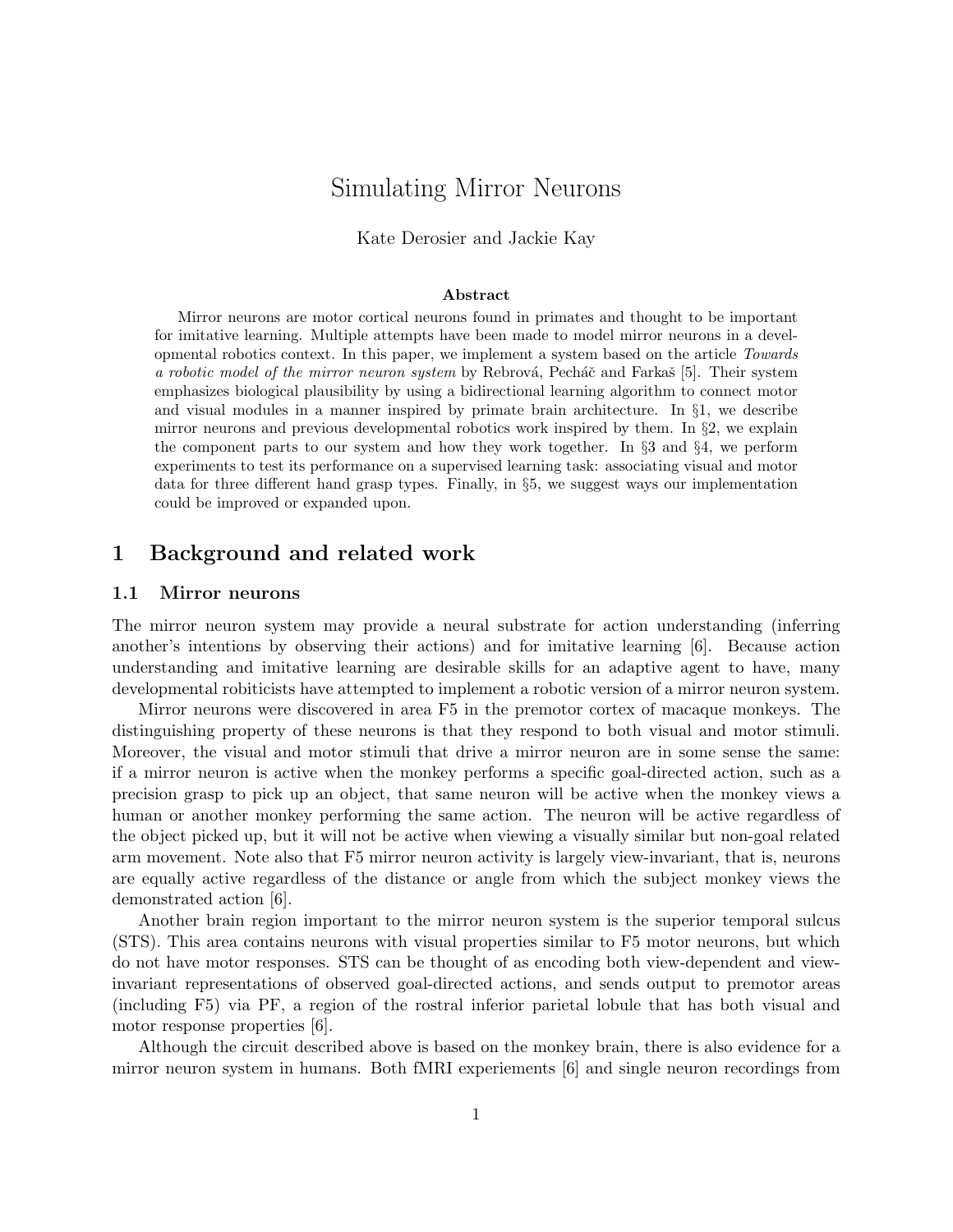epilepsy patients [3] suggest that the human mirror neuron system exists and is architecturally similar to the monkey mirror neuron system.

### 1.2 HAMMER

Although we have chosen to focus on the system designed by Rebrová, Pecháč, and Farkǎs [5], in this section we will briefly describe the more widely known HAMMER system developed by Demiris and colleagues [1].

HAMMER, which stands for Hierarchical Attentive Multiple Models for Execution and Recognition, imitates the functionality of the mirror neuron system using a combination of inverse and forward models. An inverse model maps points in the behavior space to motor plans in the motor control space that would produce them, while a forward model maps points in the motor control space to the behaviors they result in. The HAMMER system has multiple inverse model/forward model pairs to represent different actions. During observation, each inverse model requests the information needed to predict what action the demonstrator is performing. Inverse models also pass on their confidence values. An arbitration module decides which inverse model(s) to listen to and uses the chosen requests to influence the saliency calculations of the bottom-up image processing models. The most salient part of the image is returned to the inverse model requesting it, and the inverse model generates a motor plan which its associated forward model turns into a prediction of the next state. Finally, the prediction error is calculated and used to update the confidence values. This loop allows the robot to learn from demonstration and develop an association between observed actions and its internal motor representations [1].

The foremost advantage of HAMMER is that it enables a physical robot to recognize when a human demonstrator is performing a known action. However, this learning is far from universal, and many aspects of the system are hard-coded in, including all the forward models [1]. Additionally, although the HAMMER system is inspired by the mirror neuron system, its structure and implementation are far from biologically plausible.

#### 1.3 Self-perception

Another robotic system inspired by the mirror neuron system is the self-perception system designed by Saegusa and colleagues [7]. Like [5], this system uses the humanoid iCub robot. However, it is much more involved in visual processing and the development of an internal visual representation.

In these experiments, an iCub robot follows a humanlike developmental trajectory to learn selfperception, action perception, and action imitation. First, the robot learns to recognize its own body parts. It does this by identifying areas of motion that are correlated with its proprioception, or sense of its own movement. Then, through experimental but repetitive motions of each of its joints, it learns to perform action primitives such as fixation and grasping. At this stage, the robot is able to predict the outcomes of its own actions, and even to recognize the actions of a human. Finally, the human experimenters combine the action primitives into a more complex motion, which the robot observes and imitates. This series of stages is similar to the stages that infants are thought to go through, and indeed the calculations and algorithms used can almost be thought of as a model for perceptual development in humans.

The system in [7] is very focused on visual representations and does not utilize a complex motor representation. Although this may be a functional and useful system in real robots, it is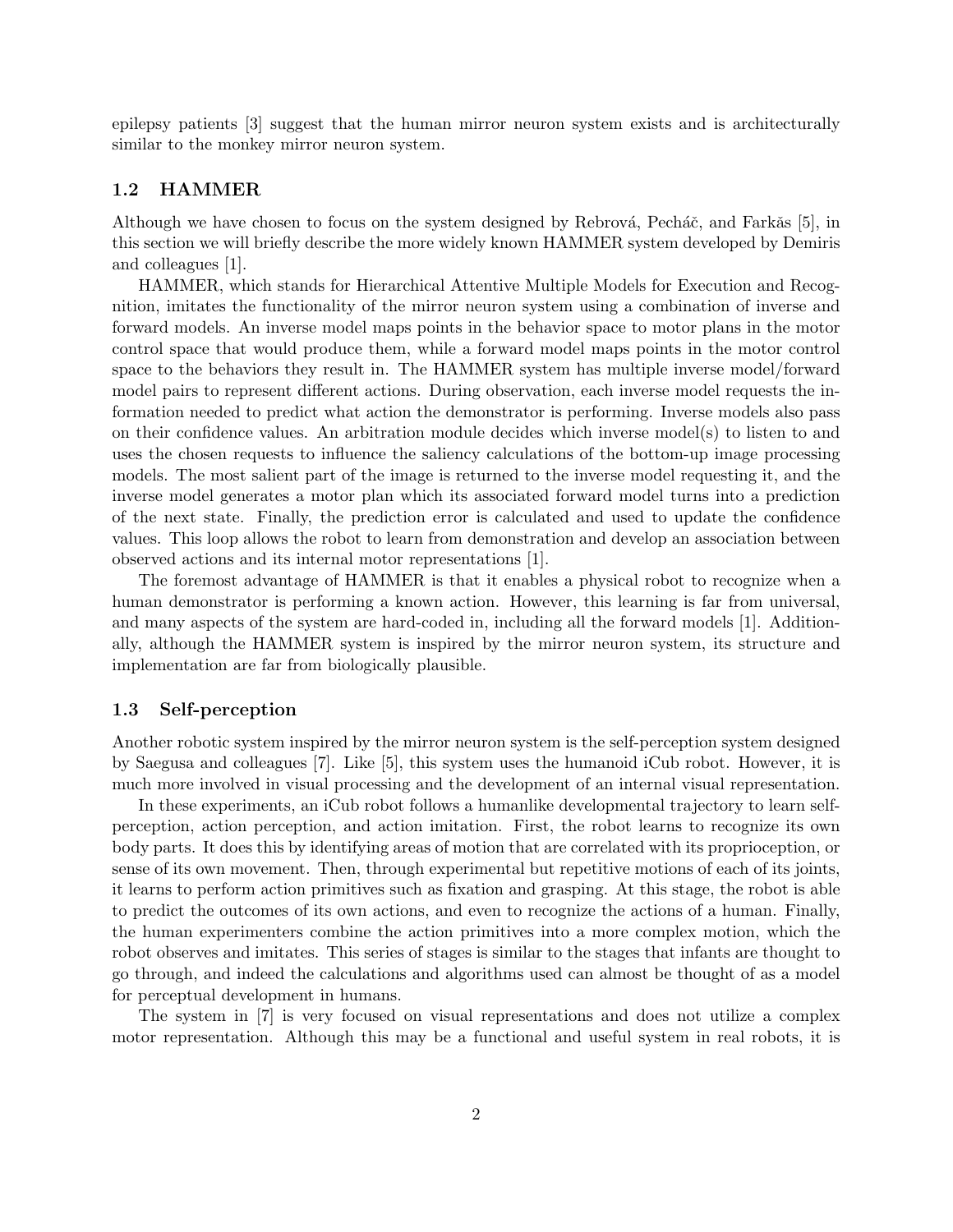unsatisfactory as a simulation of the mirror neuron system, since the mirror neuron system is inherently about the association between a motor representation and a vidual representation.

# 2 ARMS system

Our system, which we have called Adaptive Robotic Mirror System (ARMS), is essentially a Python implementation of the simulated mirror neuron system designed by Rebrová, Pecháč, and Farkǎs [5], with some modifications. In this section, we first overview of ARMS and [5], and then give a more detailed description of merge self-organizing maps and bidirectional activation-based learning, two important components of the system.



Figure 1: Schematic of the ARMS system.

ARMS and [5] share the same basic structure, which is illustrated in Figure 1. First, an iCub robot performs three different grasp types and gathers motor and visual data. Both ARMS and [5] use the standard iCub Simulator in place of an actual robot. The three grasp types are the power grasp, the precision grasp, and the side grasp, which are shown in Figure 2.

The motor and visual data from the iCub are then used to build merge self-organizing maps (MSOMs), a type of emergent representation for lowering the dimensionality of a data space. The motor MSOM constitutes the robot's internal representation of its movement, and can be thought of as a model for motor or sensorimotor cortex. The visual MSOM constitutes the robot's visual perception of its movement, and can be thought of as a model for visual cortex.

The MSOM activity for an instance of a grasp type is flattened and binarized (this process is described below), and used as input to a neural network that uses bidirectional activation-based learning (BAL) instead of traditional backpropogation. The BAL neural net can be run in two directions: motor to visual (forward), or visual to motor (backward). In the forward direction, the network is given a motor representation of a grasp and predicts the visual representation. In the backward direction, the network is given a visual representation and predicts the motor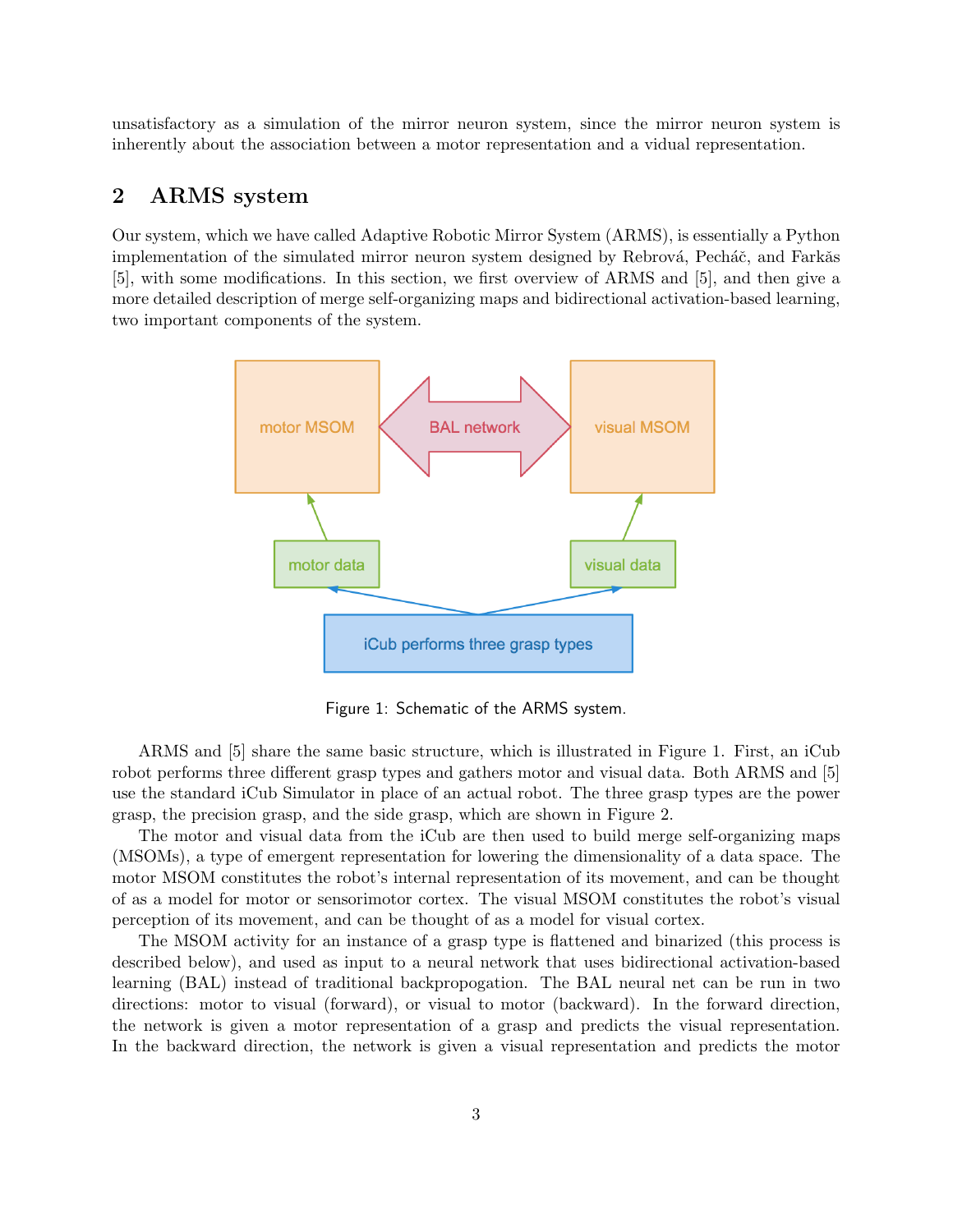representation. Therefore, the BAL net is the part of the sysem that models the mirror neuron system.



Figure 2: Simulated iCub performing a power grasp, a side grasp, and a precision grasp (L to R). Figure from [5].

There are several key differences between ARMS as presented here and the system designed by Rebrová, Pecháč, and Farkǎs [5]. First, [5] used a reinforcement learning algorithm to teach the grasps to the simulated iCub. Due to time constraints, we were unable to implement this part of the system, and so ARMS assumes that the three grasp types are hardcoded or previously learned.

Second, in [5], the training of MSOMs and the BAL neural net took place offline, using the data from the simulated iCub but not interacting with the robot in any other way. We found this to be unsatisfactory for two reasons. If a simulated mirror neuron system were to be implemented in an autonomous robot, it would clearly need to be part of the robot's control system. Also, it seems likely that, in primates, motor learning and the development of motor-visual associations takes place in conjunction. To this end, we had hoped to implement a system that alternated between stages of grasp learning and association learning. Unfortunately, time again prevented us from completely realizing this goal, so while ARMS has MSOM and BAL neural net training within the iCub controller, the association learning is still not truly online.

#### 2.1 Merge Self-Organizing Maps

Both our system and [5] use merge self-organizing maps (MSOMs), which are based on selforganizing maps (SOMs). Like growing neural gas, SOMs learn a low-dimensional representation of a high-dimensional input distribution. However, unlike GNG, SOMs learn a fixed topology; typically a two or three-dimensional grid network. Each SOM neuron is associated with a weight vector in the high-dimensional input space which are initialized to small random values.

In the training stage, the SOM takes an example vector and individually computes its Euclidean distance from each of the neuron weight vectors. The most similar neuron vector and the weight vectors of all adjacent neurons are adjusted towards this example vector. A neighborhood function (typically Gaussian) weights the update to be inversely proportional to the distance from the best match neuron. Thus, the neurons of the SOM learn to respond to certain input vectors. Thus the neurons can potentially train a lower-dimensional representation of the input data, where each input example is represented by the response of the SOM's neurons to the example.

MSOMs (Merge Self-Organizing Maps) are a modification on SOMs that incorporate sequential information to the update rule. Instead of training on a set of input vectors, an MSOM trains on a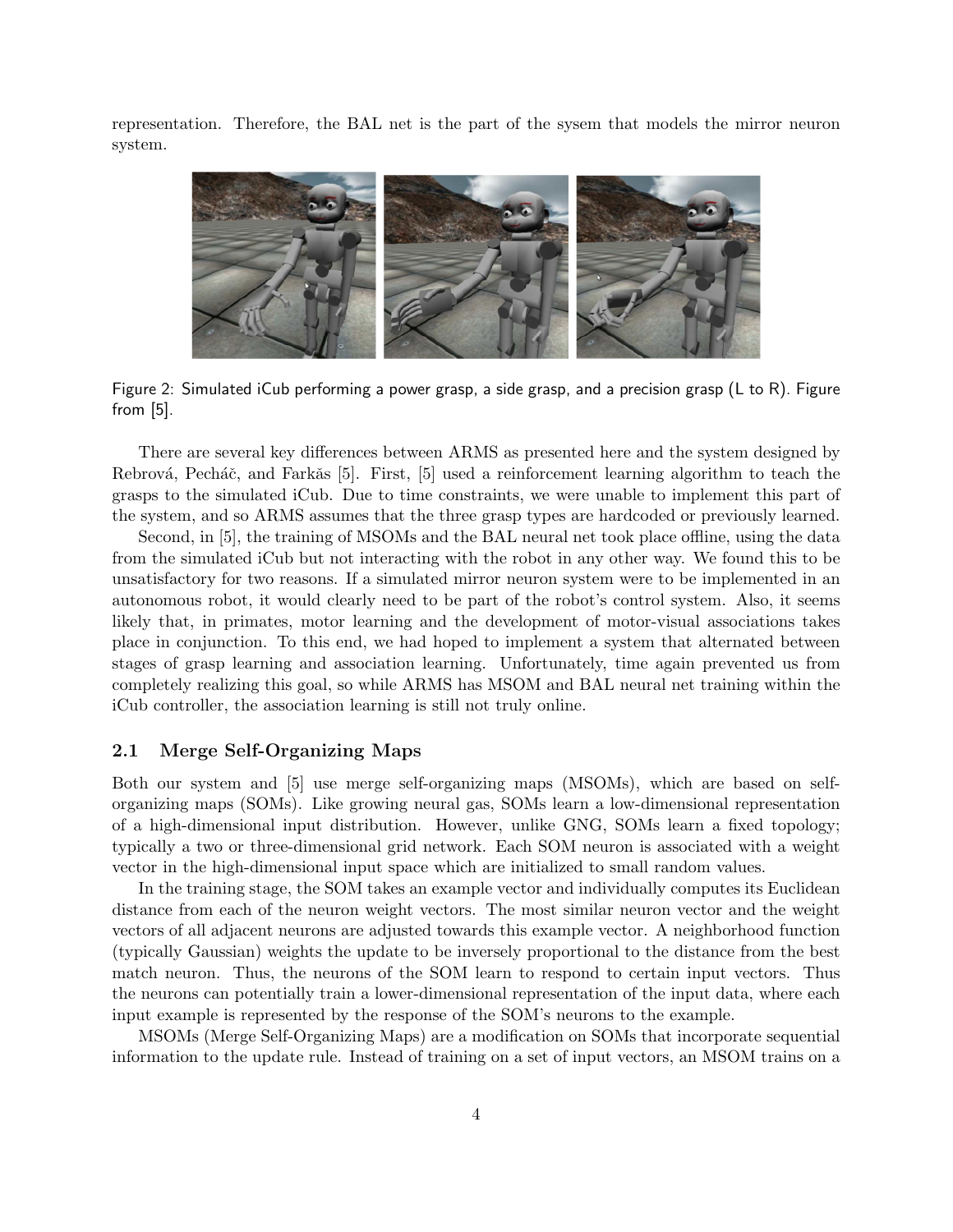set of input vector trajectories. In addition to a weight vector, each neuron keeps a context vector which is trained by combining the weight vector's response with the weight vector of the neuron that best matched the current input example in the previous timestep. Thus the response of each neuron varies in time, and the neurons learn to respond highly to inputs that are associated in time. [8]

Before MSOM training, each neuron is initialized to a small random value. In one iteration of training, each neuron undergoes the following update rules. Let  $w_v^i$  be the input weight vector for neuron v, and  $w_v^c$  be the context vector for neuron v.  $u(t-1)$  denotes the best matching unit at time  $t-1$ .  $\alpha$  and  $\beta$  are constant learning parameters, and  $\Phi(u, v)$  is the neighborhood function between neurons u and v. The context descriptor for time t,  $q(t)$ , is

$$
q(t) = (1 - \beta)w_{u(t-1)}^{i}(t) + \beta w_{u(t-1)}^{c}(t)
$$

Assume u is the best matching unit at time t, and  $\gamma$  is the learning rate. Then the update rules for the input vector and context vector are:

$$
w_v^i(t) = w_v^i(t) + \gamma \Phi(u, v, t)(s(r) - w_v^i(t))
$$
  

$$
w_v^c(t) = w_v^c(t) + \gamma \Phi(u, v, t)(q(t) - w_v^c(t))
$$

After the training stage, the scalar output of a neuron is calculated by combining that neuron's input vector and context vector. The output itself  $y_v(t)$  is simply  $y_v(t) = e^{-d_v(t)}$  where

$$
d_v(t) = (1 - \alpha ||s(r) - w_v^i(t)||^2 + \alpha ||q(t) - w_v^c(t)||^2.
$$

To extract a useful representation of the input data from an MSOM after it has been trained, each input example is presented to the MSOM, and the response of each neuron over time is recorded. The responses can be flattened by adding up how many times each neuron responds to a particular input trajectory and saving that output map as the MSOM representation of that example. Since these outmaps will also be used as input to the BAL neural net, they must also be binarized, as described in §3.

#### 2.2 Bidirectional activation-based learning

In the ARMS system and in [5], the association between motor and visual representations of an action is accomplished by a bidirectionally connected neural net, which learns using an algorithm called Bidirectional Activation-based Learning (BAL) [5, 2]. This algorithm is based on O'Reilly's Generalized Recirculation algorithm [4], which was designed to be a biologically plausible alternative to traditional error backpropagation. Error backpropagation is biologically implausible because it requires the computation of derivatives and uses global information not available at the synapse. Like Generalized Recirculation, BAL uses bidirectional activations and a two-phase update process to achieve error minimization while only using local variables and without computing error derivatives [2].

BAL uses a three layer network, which is fully connected in both the forward and backward directions. Instead of talking about input and output layers, we call the outer layers  $\bf{x}$  and  $\bf{y}$ , since either can be used as the input. The hidden layer is called **h**. In the forward phase, the stimulus  $x^F$ is given, and activation flows from the x layer to the h layer to the y layer. In the backward phase, the stimulus  $y^B$  is given, and activation flows from the y layer to the h layer to the x layer. The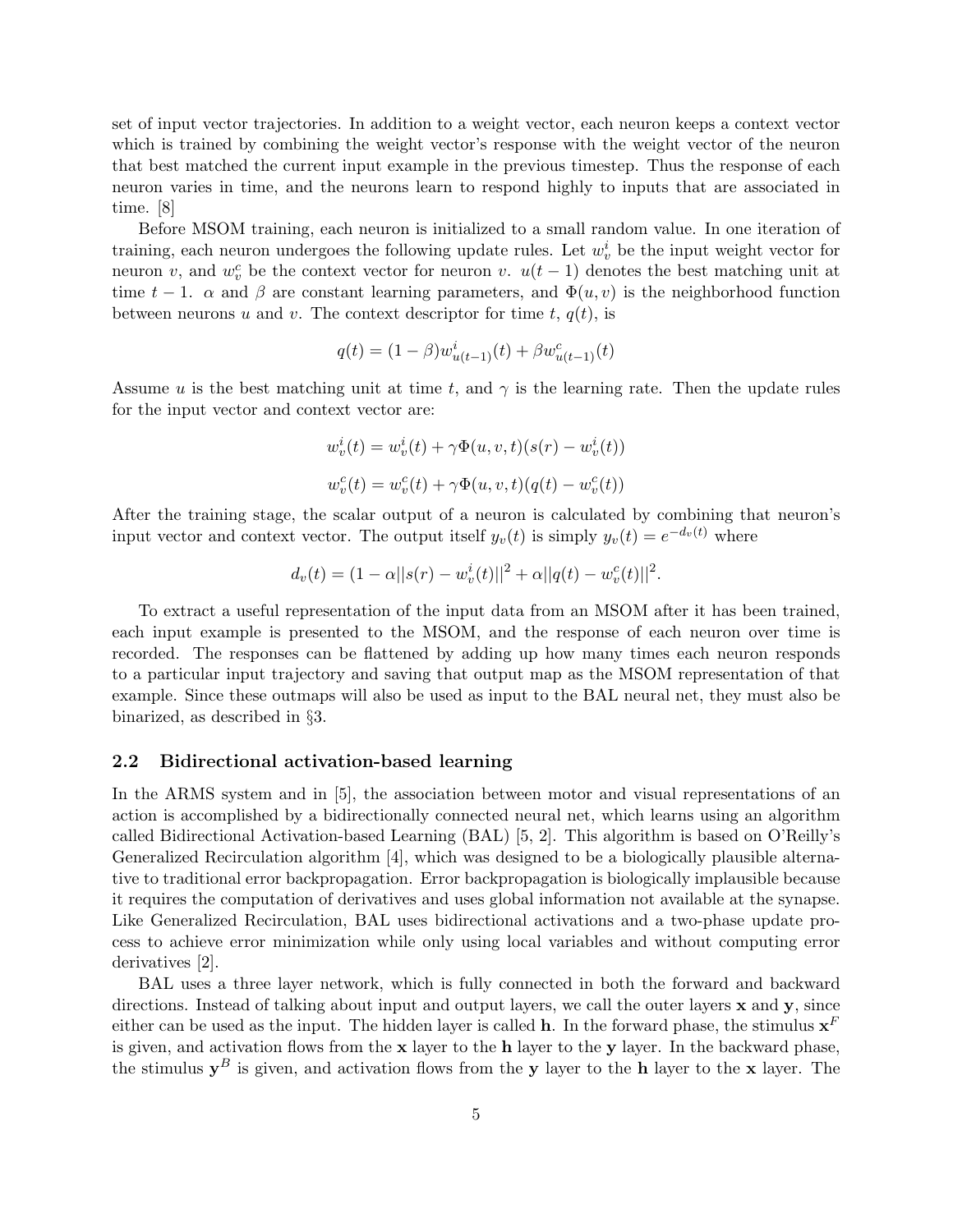

Figure 3: A sample BAL network, with forward activations shown in red and backward activations shown in orange. Each connection is labeled with the input the connection passes to the postsynaptic unit. In addition, each unit has a bias, which is omitted for simplicity.

forward and backward phases each have a set of weights, and each unit's activation is calculated by applying the sigmoid activation function to the unit's net input [2]. A sample network illustrating activation flow in the network is shown in Figure 3, and the net inputs and activations of each unit are summarized in Table 1.

| Phase | Layer | Net Input                          | Activation                 |  |  |
|-------|-------|------------------------------------|----------------------------|--|--|
| F     | x     |                                    | $x_i^F =$ stimulus         |  |  |
| F     |       | $\eta_i^F = \sum_i w_{ii}^F x_i^F$ | $h_i^F = \sigma(\eta_i^F)$ |  |  |
| F     |       | $=\sum_{i}w_{i}^{F}h_{i}^{F}$      | $y_k^F = \sigma(\eta_k^F)$ |  |  |
| В     |       |                                    | $=$ stimulus               |  |  |
| B     |       | $\eta_i^F = \sum_k w_{kj}^B y_k^B$ | $h_i^B = \sigma(\eta_i^B)$ |  |  |
| В     |       |                                    |                            |  |  |

Table 1: Net inputs and activations of units in each phase. Modified from [2].

The network weights are updated using only local variables. Let  $a_p$  be the presynaptic unit activation and  $a_q$  be the post synaptic unit activation, with learning rate  $\lambda$ . Then the forward weights are updated according to the rule

$$
\delta w_{pq}^F = \lambda a_p^F (a_q^B - a_q^F),\tag{1}
$$

and the backward weights are updated according to the rule

$$
\delta w_{pq}^B = \lambda a_p^B (a_q^F - a_q^B). \tag{2}
$$

Each unit also has a bias, which is updated in the same way, but assuming a presynaptic input of 1. [2].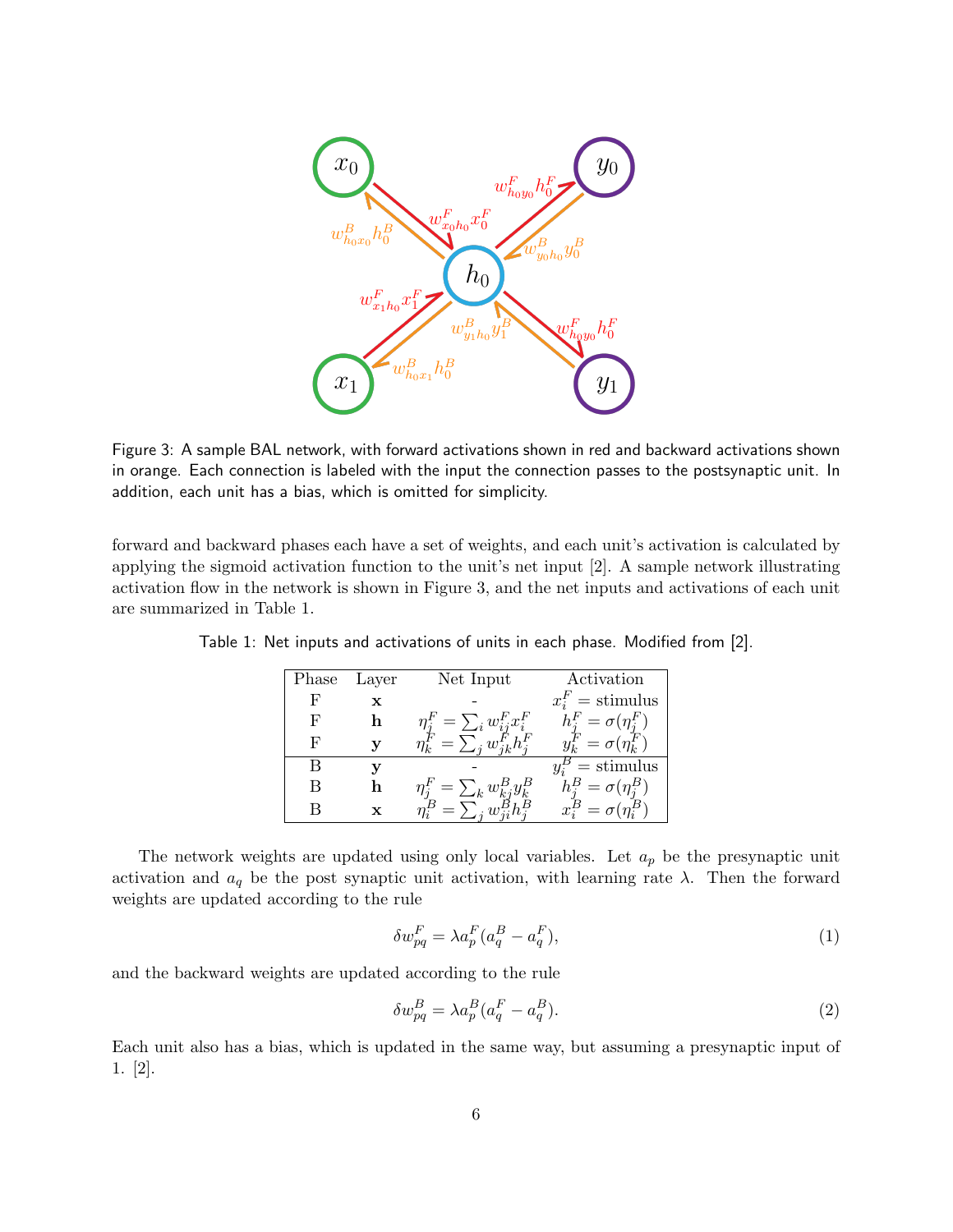These update rules are similar to the weight update rules of General Recirculation - in fact, the forward weight update rule is identical - and a mathematical justification that the General Recirculation update rules minimize error is given in [4]. Experimental evidence that a BAL network can learn several basic neural network tasks is given in [2].

# 3 Experiments

We performed three variations on the same experiment. First, we generated ten variations on each of the three grasp types described in §2 (power, precision, side) and collected motor and visual data from the simulated iCub. Motor data was collected as the joint angles of the robot's arm at each time step. Visual data was collected as Cartesian coordinates of each joint with reference to the simulator.

These data were then used to train a motor MSOM and a visual MSOM. Both MSOMs were trained for 100 iterations. The motor MSOM had a learning rate of 0.08 and the visual MSOM had a learning rate of 0.05. The final representations of each input trajectory were then flattened and binarized. The binarization process worked as follows: for each grasp example, the maximum and minimum coordinate values in the flattened MSOM vector were identified, and the midpoint between them was calculated. Any coordinate less than this midpoint was set to 0, any coordinate above the midpoint was set to 1. This process corresponds to identifying a population code of selective neurons for each grasp.



Figure 4: The testing phase of the experiments consists of (A) running the BAL network forward, to generate visual predictions, and (B) running the BAL network backward, to generate motor predictions.

These vectors were then used for training and testing the BAL network. For each grasp type, seven examples were used as training data and three were used for testing. After using the BAL algorithm to learn the testing data, the network was tested and evaluated as follows: for each grasp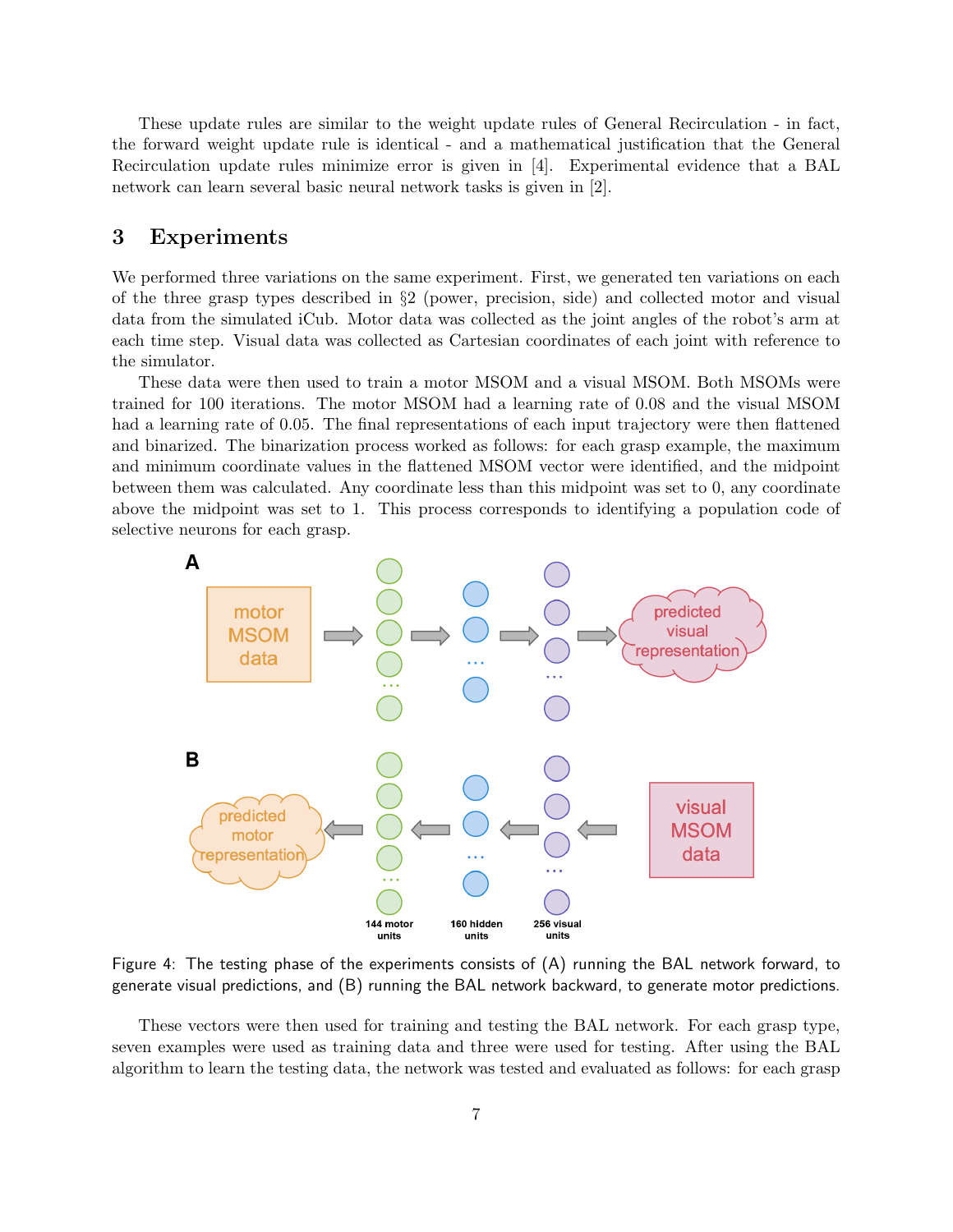type, the binarized n-dimensional vectors representing all ten variations were used to calculate a sphere in n-dimensional space whose center was the mean of all ten examples and whose radius was the mean distance from that center to each vector. Each grasp in the test set was given as input to the BAL network, and the network's output was classified as a certain grasp type depending on which sphere it lay inside (if any) and which center it was closest to. Training and testing were both bidirectional processes, as shown in Figure 4.

The three experimental conditions differed in the size of MSOM used and the number of BAL training iterations performed. In the first condition, both motor and visual MSOMs were  $3 \times 3$  and the BAL net had 9 motor units, 7 hidden units, and 9 visual units, and underwent 5,000 iterations of training. In the second condition, the motor MSOM was  $12\times12$ , the visual MSOM was  $16\times16$ , the BAL net had 144 motor units, 160 hidden units, and 256 visual units, and underwent 1,000 iterations of training. In the third condition, the motor MSOM had 144 motor units, 160 hidden units, and 256 visual units, and underwent 5,000 iterations of training.

## 4 Results

In all three experimental conditions, the ARMS system was unable to create robust associations between visual and motor representations of grasp types.

Table 2: Summary of results from the three experimental conditions. Each row represents a grasp type given as test input. Each column shows the classification of the network's output. Numbers in plain text indicate that those outputs lay within the sphere representing that grasp type; italicized numbers indicate that those outputs did not lie within any sphere but were closest to the center of the sphere corresponding with that grasp type.

|                               |           | Forward (motor to visual) |                       |                      | Backward (visual to motor) |                 |                       |
|-------------------------------|-----------|---------------------------|-----------------------|----------------------|----------------------------|-----------------|-----------------------|
|                               |           | Power                     | Precision             | Side                 | Power                      | Precision       | Side                  |
| Small MSOMs,<br>long training | Power     | 3<br>(0)                  | $\overline{0}$<br>(0) | O)                   | (O)<br>0                   | $\theta$<br>(0) | (3)<br>$\overline{0}$ |
|                               | Precision | 3<br>(0)                  | 0<br>(0)              | O.                   | (0)<br>0                   | (O)<br>$\theta$ | '3)<br>$\theta$       |
|                               | Side      | 3<br>'0)                  | 0<br>0                | '0                   | '0)<br>0                   | '0)             | '3)<br>0              |
| Big MSOMs,<br>short training  | Power     | '0)<br>0                  | (0)<br>0              | 3<br>O               | '0)<br>0                   | '3)<br>0        | '0)<br>$\theta$       |
|                               | Precision | '0)<br>0                  | O)<br>0               | 3<br>$\theta$        | 'O)<br>0                   | '3)<br>0        | '0)<br>$\theta$       |
|                               | Side      | '0)<br>0                  | 0<br>(0,              | 3<br>'0              | '0)<br>0                   | (3)             | (0)<br>$\theta$       |
| Big MSOMs,<br>long training   | Power     | (3)<br>$\overline{0}$     | (0)<br>0              | O,                   | '3)<br>0                   | (0)<br>0        | '0)<br>$\Omega$       |
|                               | Precision | (3)<br>0                  | 0<br>0                | O)                   | '3)<br>0                   | (0)             | 0<br>'0)              |
|                               | Side      | (3)<br>0                  | (0,<br>0              | $\theta^{\, \prime}$ | '3)<br>0                   | 0,              | 'U<br>$\theta$        |

In the first condition, which used small  $(3\times3)$  MSOMs and 5,000 iterations of BAL training, the visual prediction output was identical for all nine test inputs in the forward direction, and motor prediction output was similar but not identical in the backward direction. In the forward direction, the constant output was classified as a power grasp. In the backward direction, the outputs did not lie within any of the spheres representing the three grasps, but were closest to the center of the side grasp sphere.

In the second condition, which used large MSOMs (motor  $12\times12$ ; visual  $16\times16$ ) and 1,000 iterations of BAL training, predicted outputs were nearly identical in both the forward and backward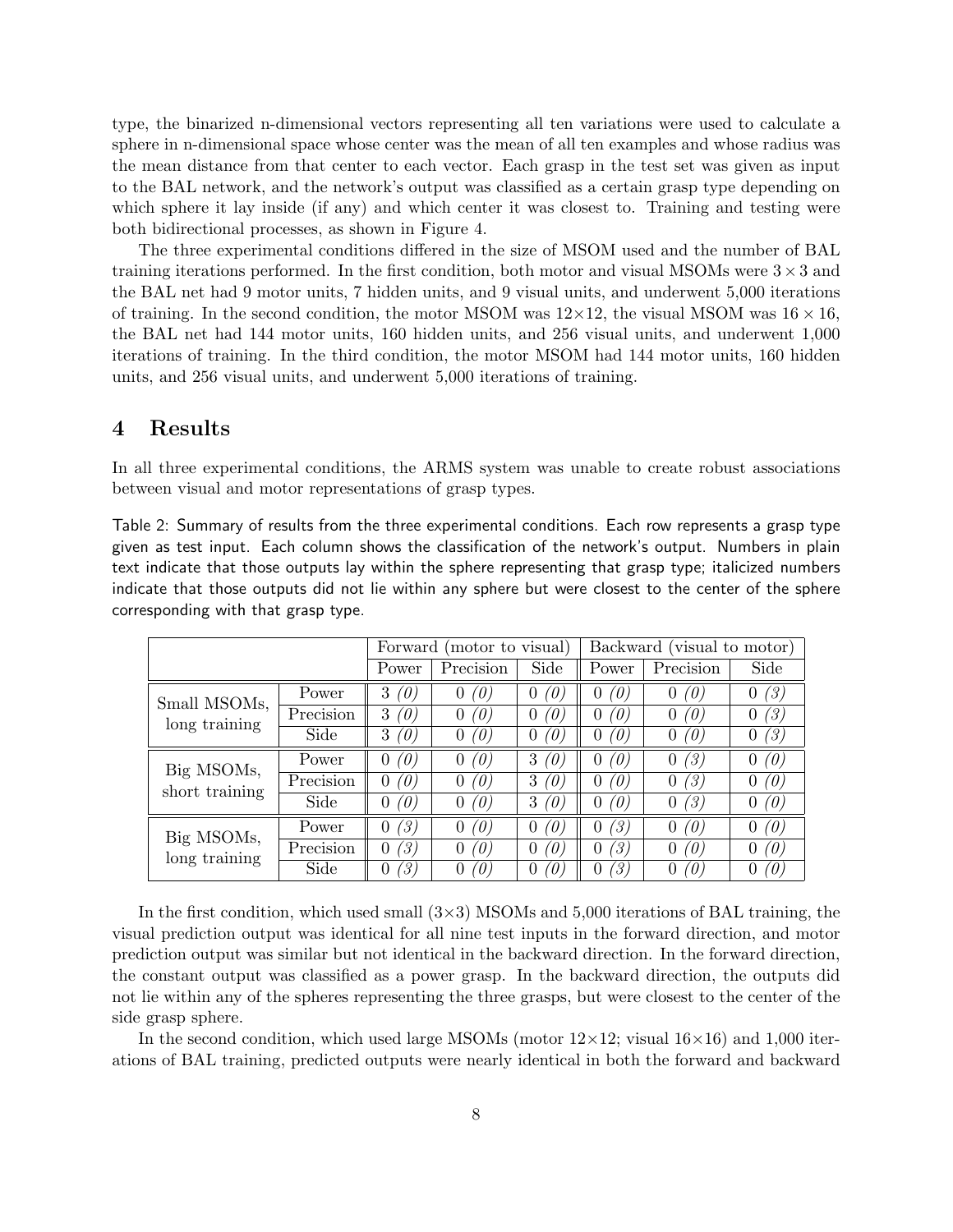direction. In the forward direction, all outputs were classfied as side grasps. In the backward direction, outputs did not lie within the spheres representing any of the three grasp types, but were closest to the center of the precision grasp sphere.

In the third condition, which used large MSOMS and 5,000 iterations of BAL training, predicted outputs were nearly identical in both directions. Outputs did not lie within any of the spheres representing the grasp types in either direction. In both directions, outputs were closest to the center of the power sphere.

These results are summarized in Table 2. It is clear that ARMS failed to learn any association between visual and motor representations of grasps. Possible reasons for this failure are discussed in the next section.

## 5 Discussion and future directions

Although the ARMS system and our experiments were very closely based on [5], our results failed to show any learned associations between motor and visual representations of grasps. Some differences in results are to be expected due to our differing implementations, but that alone does not explain the magnitude of our failure.

We believe that much of our results can be explained by lack of time. The fact that the BAL network gives nearly the same output for any input suggests that it is under-trained. In preliminary experiments to test our BAL implementation (data not shown), we saw the same phenomenon in networks that simply hadn't been trained enough. However, running our third experimental condition, where the BAL net had 144 motor units, 160 hidden units, and 256 visual units, and underwent 5,000 iterations of training, already took over 48 hours. Training the large MSOMs also took significant amounts of time. Because of this, we were simply unable to perform enough experiments to determine the optimal number of hidden units or training iterations. We are hopeful that ARMS would perform better when given even more time for training both the MSOMs and the BAL neural net.

Another future direction we are interested in is modifying the system so that the development of mirror neuron associations and motor learning to take place in parallel, as likely happens in biological mirror neuron systems. We would like to see a system where phases of observation, imitation, and association-building happen in alternation, so that the robot builds the associations between motor and visual representations at the same time as it builds those motor and visual representations. We believe this would increase the biological plausibility of the model as well as its robustness and efficiency.

### 6 Acknowledgements

We are enormously grateful to Kristína Rebrová, Matej Pecháč and Igor Farkaš for sharing their code and explaining their work to us, without which our project wouldn't have been possible.

# References

[1] Yiannis Demiris and Bassam Khadhouri. Hierarchical attentive multiple models for execution and recognition of actions. Robotics and autonomous systems, 54(5):361–369, 2006.